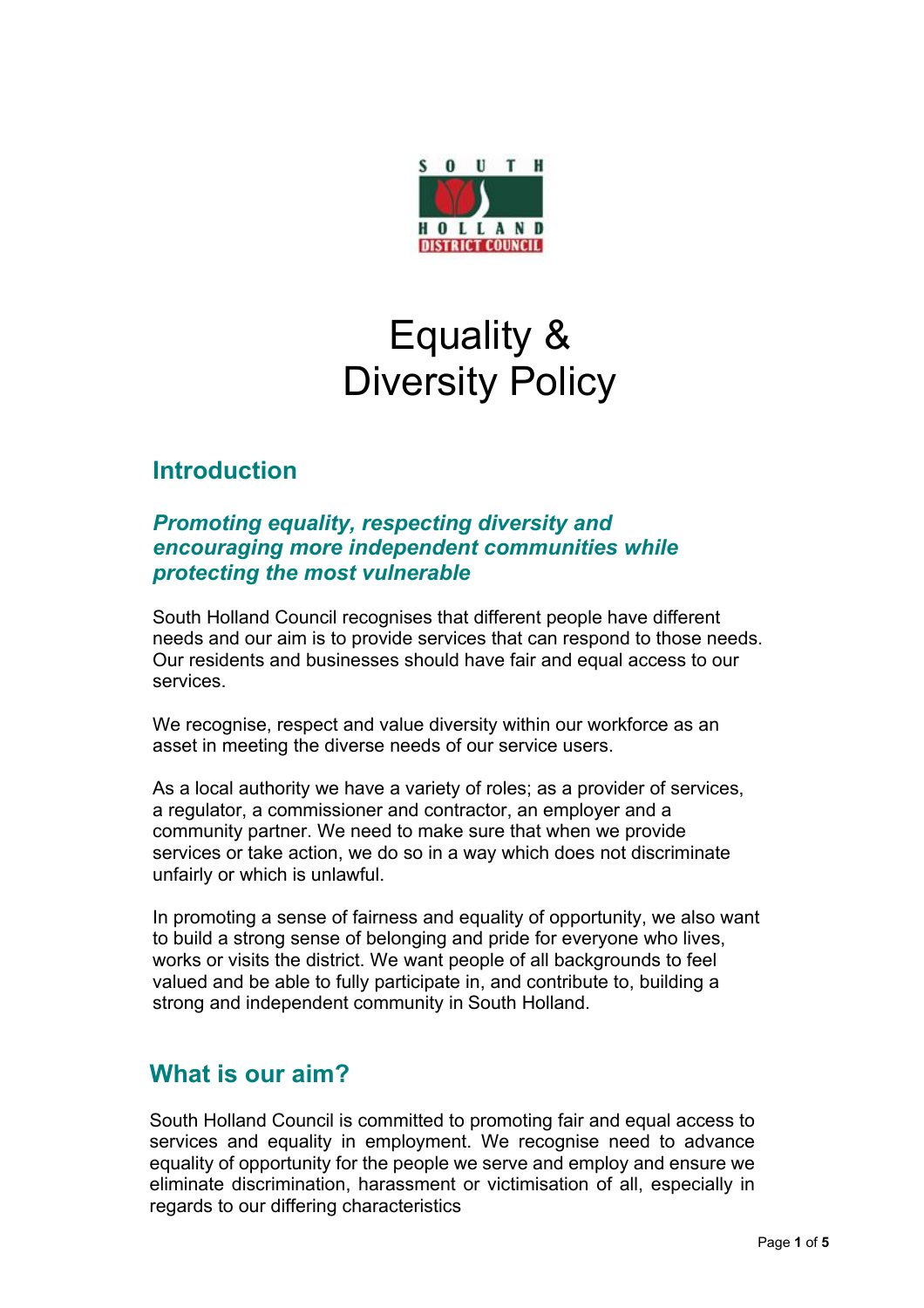These differences include:

- Age
- Disability
- Gender reassignment
- Marriage and civil partnership
- Pregnancy and maternity
- Race including nationality and colour
- Religion or belief
- Sex
- Sexual orientation

# **Why are we doing it?**

This policy supports our priorities of developing safer, stronger, healthier and more independent communities while protecting the most vulnerable and supporting South Holland and its residents to develop and thrive.

Understanding our residents, who they are and what they need, helps us to do all we can in the current economic climate to maintain services that they tell us are important.

Under the Equality Act 2010, we have a public sector duty to:

- Eliminate discrimination, harassment and victimisation
- Advance equality of opportunity
- Foster good relations

This policy sets out our ambitions in line with the Equality Act 2010, full details of which are available in [The](http://www.legislation.gov.uk/ukpga/2010/15/contents) Act and we will continue to work to the requirements of this Act and any changes.

## **How will we do it?**

#### **As a service provider we will:**

- Consult with interested parties to ensure our services meet the needs of those who live, work or visit the borough.
- Integrate and embed equalities into service design and delivery.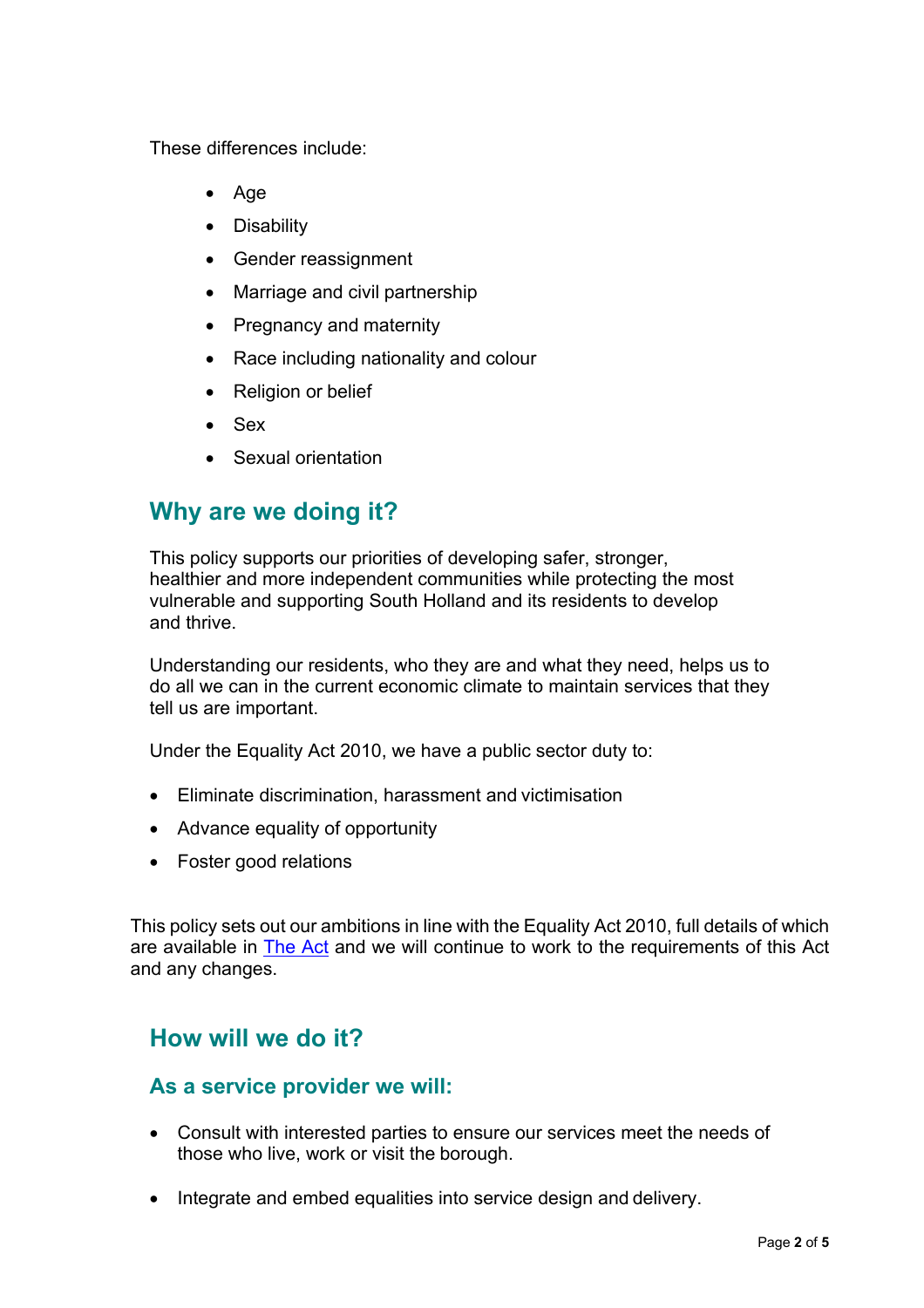- Assess the impacts of changes we make to policies or services and mitigate against anything which is potentially negative.
- Arrange, where appropriate, alternative communication support including BSL, large print, Braille, interpreting and translation.
- Ensure our buildings are accessible.
- Continue to offer and deliver services in an accessible way including using the latest technology.
- Take action to remove discrimination and inequality when we deliver services.
- Make our services easy for everyone to use.
- Engage people from all communities to help shape our services.
- Make sure others providing services on our behalf comply with our commitments.
- Take action to address social, economic and geographical disadvantage.
- Aim to have a workforce which reflects the diverse communities we serve.
- Treat all employees fairly.
- Tackle bullying and harassment.
- Provide employees with training on how equality affects their work and how they can help deliver services that take everyone's needs into account.

#### **As an employer we will:**

- Be committed to treating all employees (and applicants for employment), fairly and on merit, and to the development and implementation of employment policies, procedures and practices that do not discriminate unlawfully on the grounds of the protected characteristics as outlined in the Equality Act 2010.
- Ensure that all policies, procedures and guidelines comply with the Equality Act 2010 and create a working environment that encourages diversity, respects difference and treats employees with dignity at all times.
- Be committed to providing equal access to training and development within available resources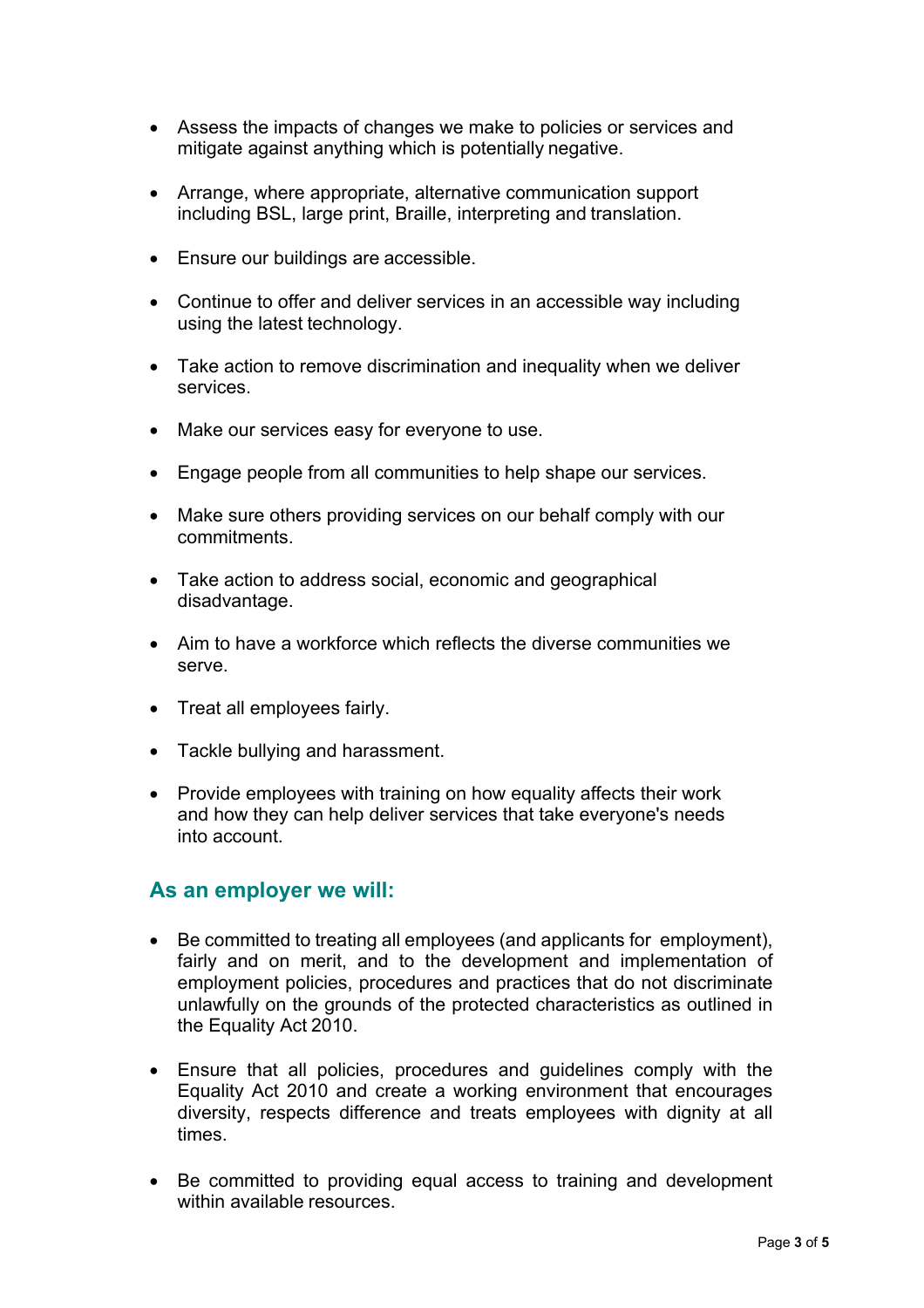Regularly monitor employee and applicant data and review the composition of the workforce.

#### **As a community leader and partner the Council will:**

- Aim to improve and enrich the quality of life of those living and working within this district by creating a sustainable community; a place of choice for people to want to live, work, study and visit, now and in the future.
- Commit to ensuring we challenge and eliminate discrimination and promote equality of opportunity.
- Ensure that all residents are provided with equal access to our services.
- Develop a community where everyone feels valued and there is equal access to services and employment across the statutory, private and community/voluntary sectors.
- Promote a sense of pride and belonging in the district where everyone is valued and able to live or work side by side, contributing together in building a strong, independent community.

#### **In the commissioning and procurement of services we will:**

 Where relevant, include equality related questions in our tender documents for example when a provider requires specific know-how or skills relating to equality, such as cultural awareness.

## **How will we measure our progress?**

- We will monitor, where relevant and proportionate, who uses our services with respect to the differences outlined above.
- In line with our statutory requirements, we will annually:
	- $\circ$  Publish information about our residents and staff.
	- $\circ$  Publish information on how we are meeting our general equality duty.

## **Who will do this?**

*Equality is the responsibility of every councillor, employee and everyone who represents the council or delivers services on our behalf.*